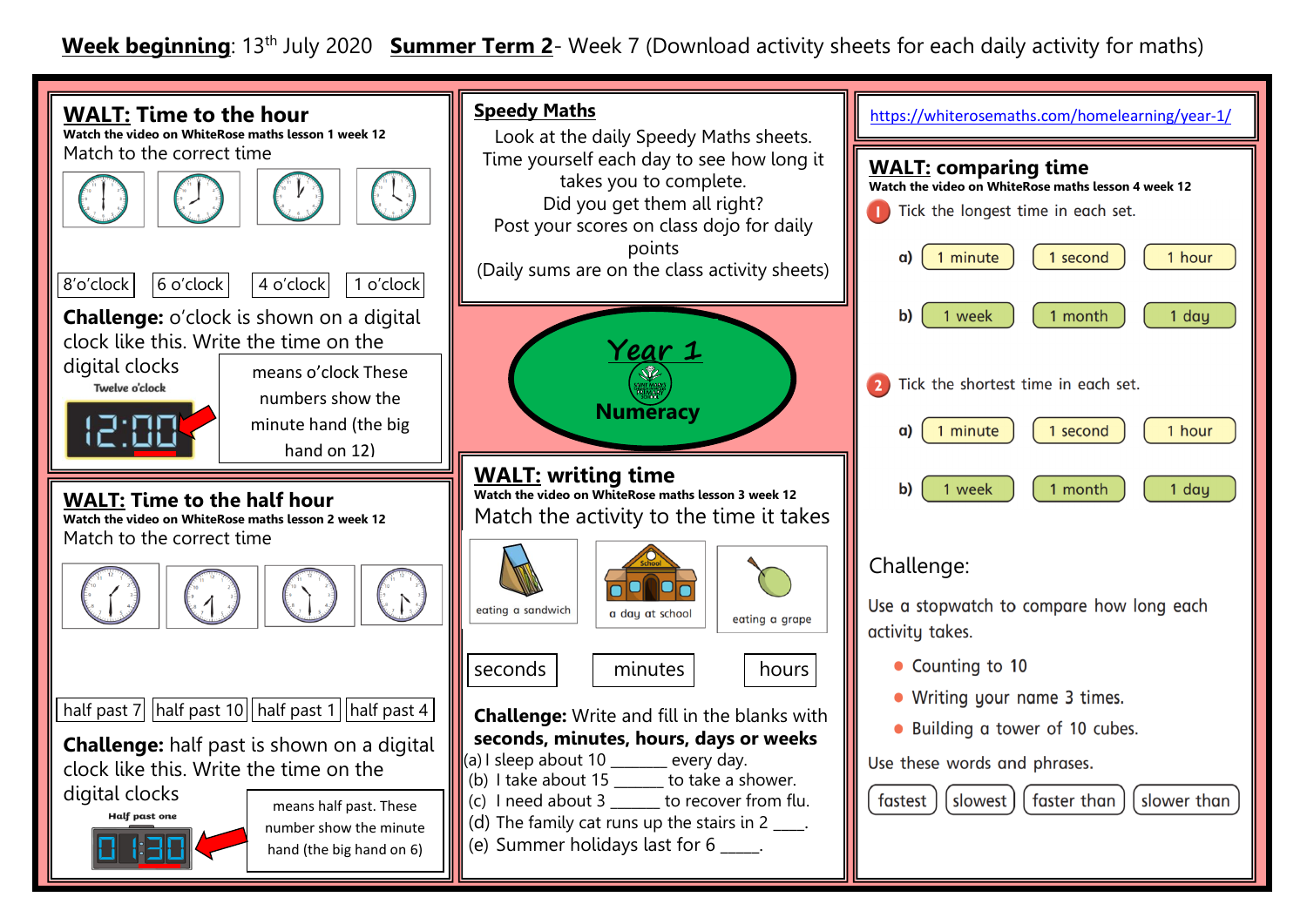

### **WALT: Revise all sounds**

These are all of the sounds that we have learnt throughout the year. Some in school and at some at home! (Literacy - Sounds resource attached)

How many do you recognise? What sounds do you need to practise a little more before Year 2?





Watch Rosie on the Ruth Miskin youtube channel for daily phonic lessons!

You all know set 1 sounds but might need work on set 1 reading and spellings

You might need to recap set 2 reading and spellings Or you might need to recap set 3 sounds reading and spelling

Everyone: Try hold a sentence lesson 1!!

Challenge: Hold a sentence 2!

## **Reading:**

Listen to your child read daily. It can be the same book! Use the websites:

- Oxfords owl
- Collins big cat
- Play the game free on a computer
- Teach your monster to read
- Read the frequently used words
- Read to your child daily